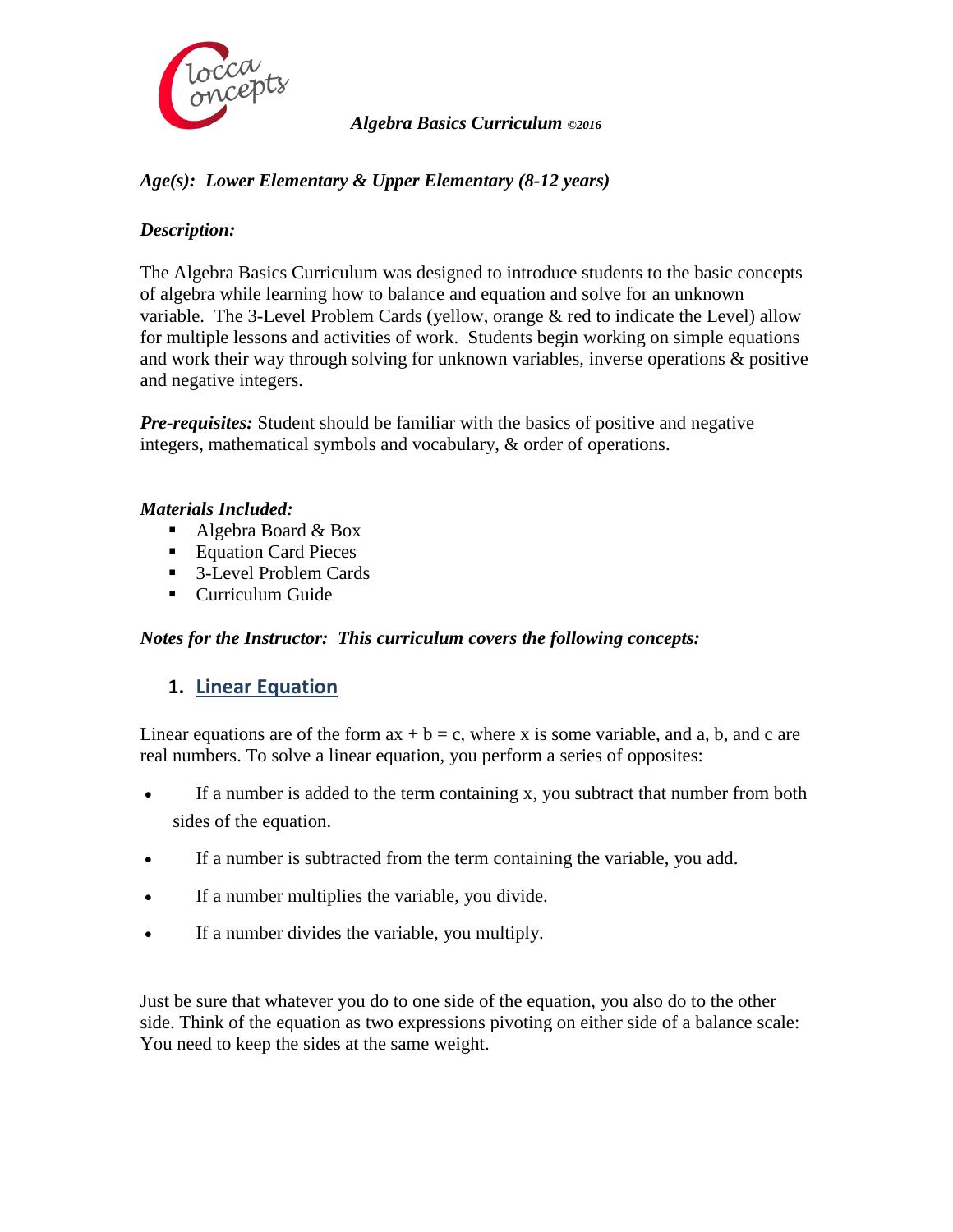

When solving an equation in algebra, you will often use an opposite operation such as additive inverse or multiplicative inverse (reciprocal) to work your way toward the answer. You have to undo operations that have been done to the variable. The opposite of an operation is another operation that gets you back where you started. This is used primarily to get rid of numbers that are combined with a variable so you can solve for the variable in an equation.

When you need to use the opposite of basic operations — addition, subtraction, multiplication, and division — you need to remember how the additive inverse and multiplicative inverse work:

The **additive inverse** is the number with the opposite sign. So −3 is the additive inverse of 3 and 16 is the additive inverse of −16.

For example, if you have the problem  $4 + x = 10$ , you have to use an opposite operation to solve for the variable x.

 $4 + x = 10$  $(4-4) + x = (10-4)$  $0 + x = 6$  $x = 6$ 

The **multiplicative inverse** is also called the **reciprocal**. The reciprocal is the original number written as the bottom of a fraction with a 1 on the top. So 1/2 is the reciprocal of 2. If a number starts out as a fraction, its reciprocal is just that number written upsidedown. So the reciprocal of 4/7 is 7/4. Similarly, the reciprocal of 1/25 is 25/1, or simply 25.

You use a reciprocal if a number multiplies or divides a variable; it gets the variable alone so it can be solved for. For example, if you have the problem  $5x = 20$ , you have to use an opposite operation to solve for the variable x.

$$
5x = 20
$$
  

$$
\left(\frac{1}{5}\right)5x = \left(\frac{1}{5}\right)20
$$
  

$$
x = 4
$$

**2. Variables**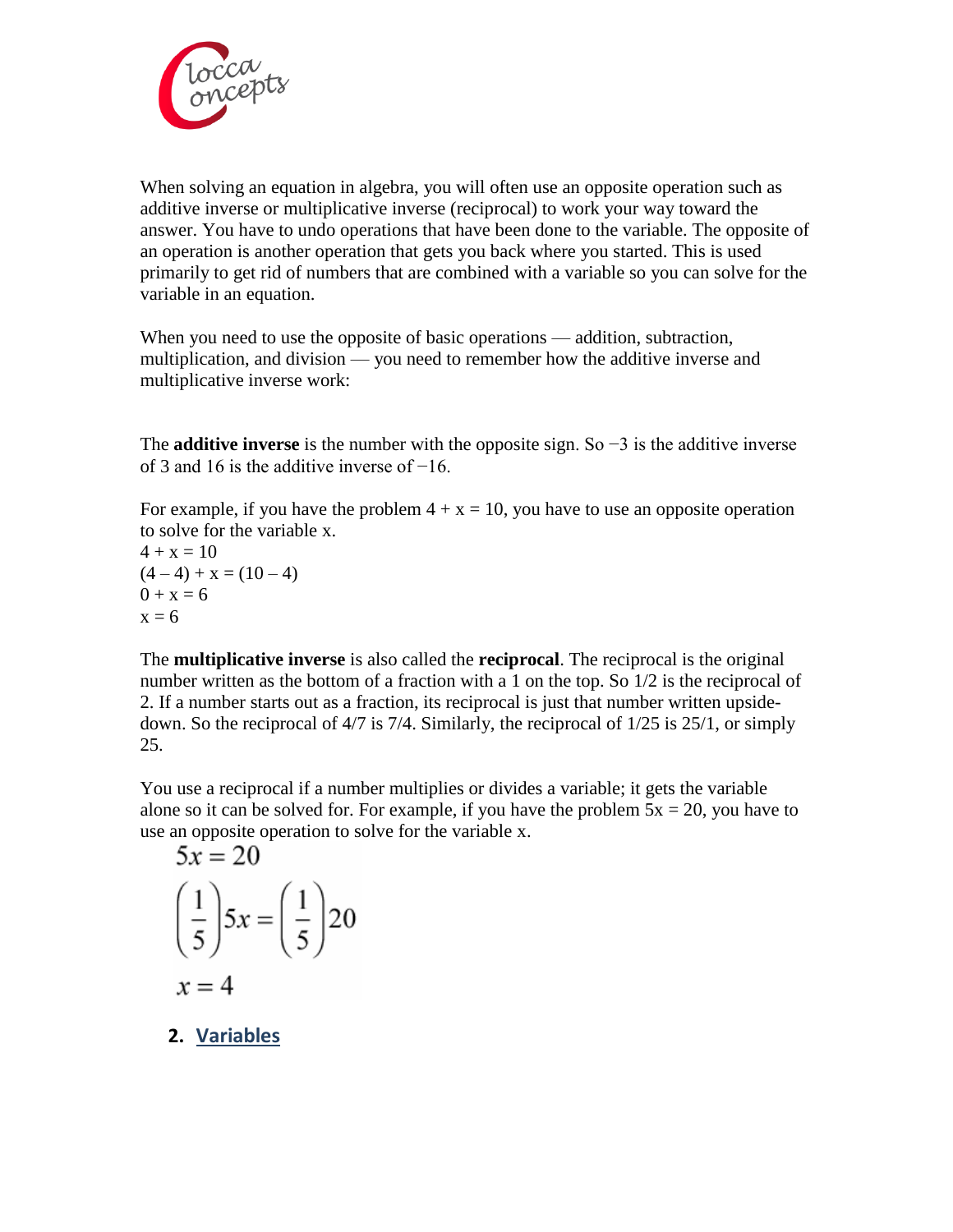

Algebra uses letters, called *variables,* to represent numbers that correspond to specific values. Algebraic variables can represent the unknown and what you're solving for in an algebra problem, as well as known or set values.

Usually, if you see letters toward the beginning of the alphabet in a problem, such as *a*, *b*, or *c*, they represent known or set values, and the letters toward the end of the alphabet, such as *x*, *y*, or *z*, represent the unknowns, things that can change, or what you're solving for.

Here are some of the more commonly used variables:

- *n* often represents some unknown quantity or number probably because *n* is the first letter in number.
- $\bullet$  *x* is often the variable you solve for, maybe because it's a letter of mystery. The letter *x* also is used to indicate multiplication  $(x)$ . You have to be clear when you use an *x,* that you don't mean multiply.
- C and *k* are two of the more popular letters used for representing known amounts or constants. The letter *C* is used frequently in calculus and physics, and it's capitalized in those cases — probably due to tradition.

# **3. Symbols**

The basics of algebra involve symbols. Algebra uses symbols for quantities, operations, relations, or grouping. The symbols are shorthand and are much more efficient than writing out the words or meanings.

**Addition (+):** This symbol means add or find the sum, more than, or increased by; the result of addition is the sum.

**Subtraction (–):** This symbol means *subtract*, *minus*, or *decreased by* or *less*; the result is the difference*.*

**Multiplication (×, ∙, \*):** These symbols all mean *multiply* or *times*. The values being multiplied together are the multipliers or factors, and the result is the product. You'll see the dot (∙) more often than the times symbol (×) because the dot is easier to write and the times symbol can be confused with the variable *x*

**Division (÷, −, /):** The division, fraction line, and slash symbols all mean *divide*. The number to the left of the  $\div$  or / sign or the number on top of the fraction is the dividend. The number to the right of the  $\div$  or / sign or the number on the bottom of the fraction is the divisor. The result is the quotient.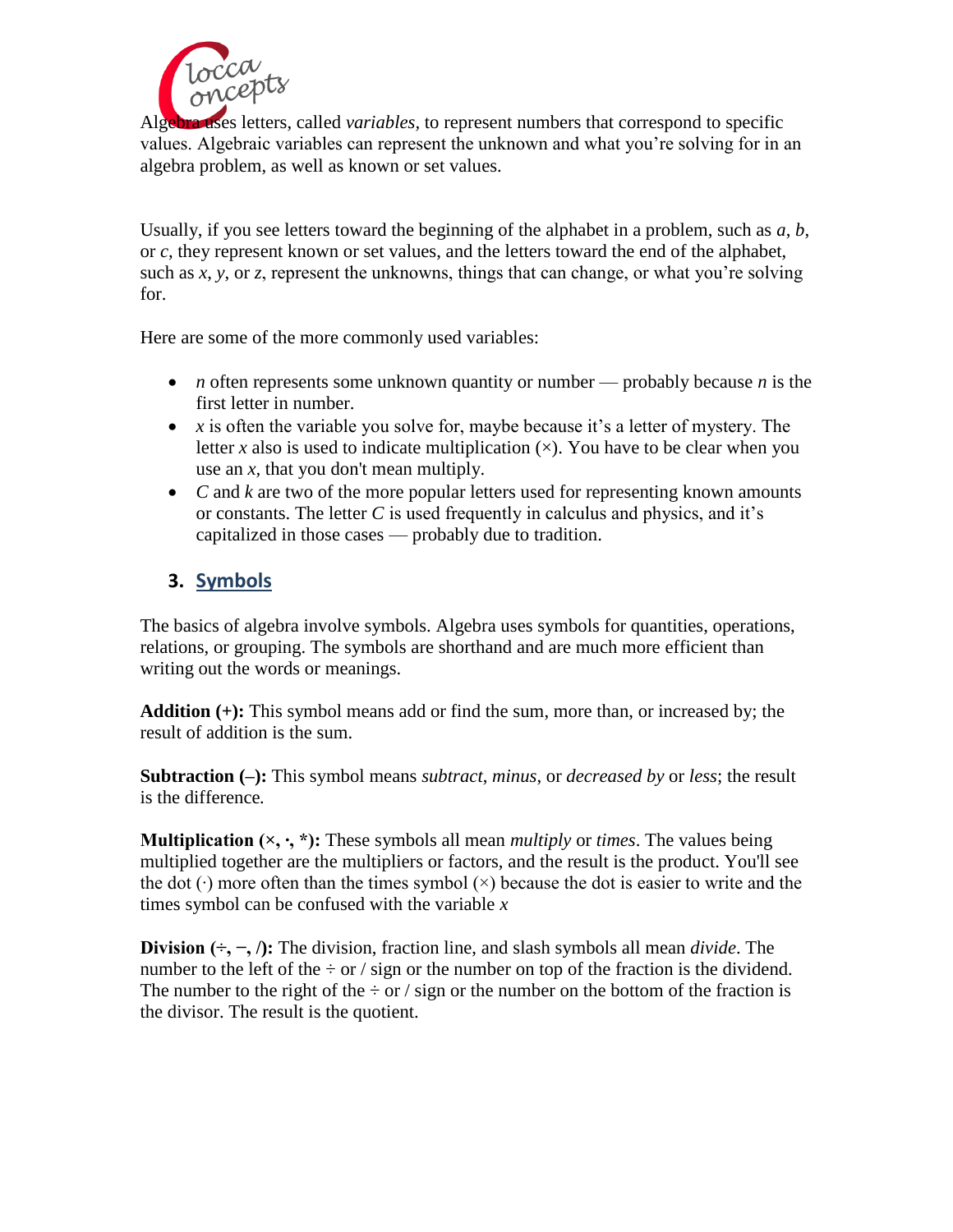

## *Presentation I: Introduction to Algebra Basics*

1. Remove the wooden algebra board from the box:



**2.** *Assemble the equation pieces into a pile:*



*\*Please note that the inverse operation is located on the backside of the card.*

**3.** *When assembling the equation, make sure that the pieces are in the correct location on the algebra board:*



- **4.** *Using the equation card pieces, set up the equation 3●x + 4 = 13. The vertical line on the board represents the "equal" sign. Have the student write this same equation in their notebook.*
- **5.** *Explain the equation as follows: We need to solve for the unknown variable "x". The number "3" is a coefficient of the variable (we are multiplying "x" by 3), and the number "4" and "13" are constants (these numbers do not change).*
- **6.** *Tell the student, "Our mission is the isolate the "x". This means that we want the "x" (or variable) to be on one side of the equation and everything else on the other side". Another way of stating this is "we are solving for "x"".*
- **7.** *To do this, we must first eliminate the constant on the left hand side of the equation. Pull the "+4" below the horizontal line and flip it so that it reads "-*